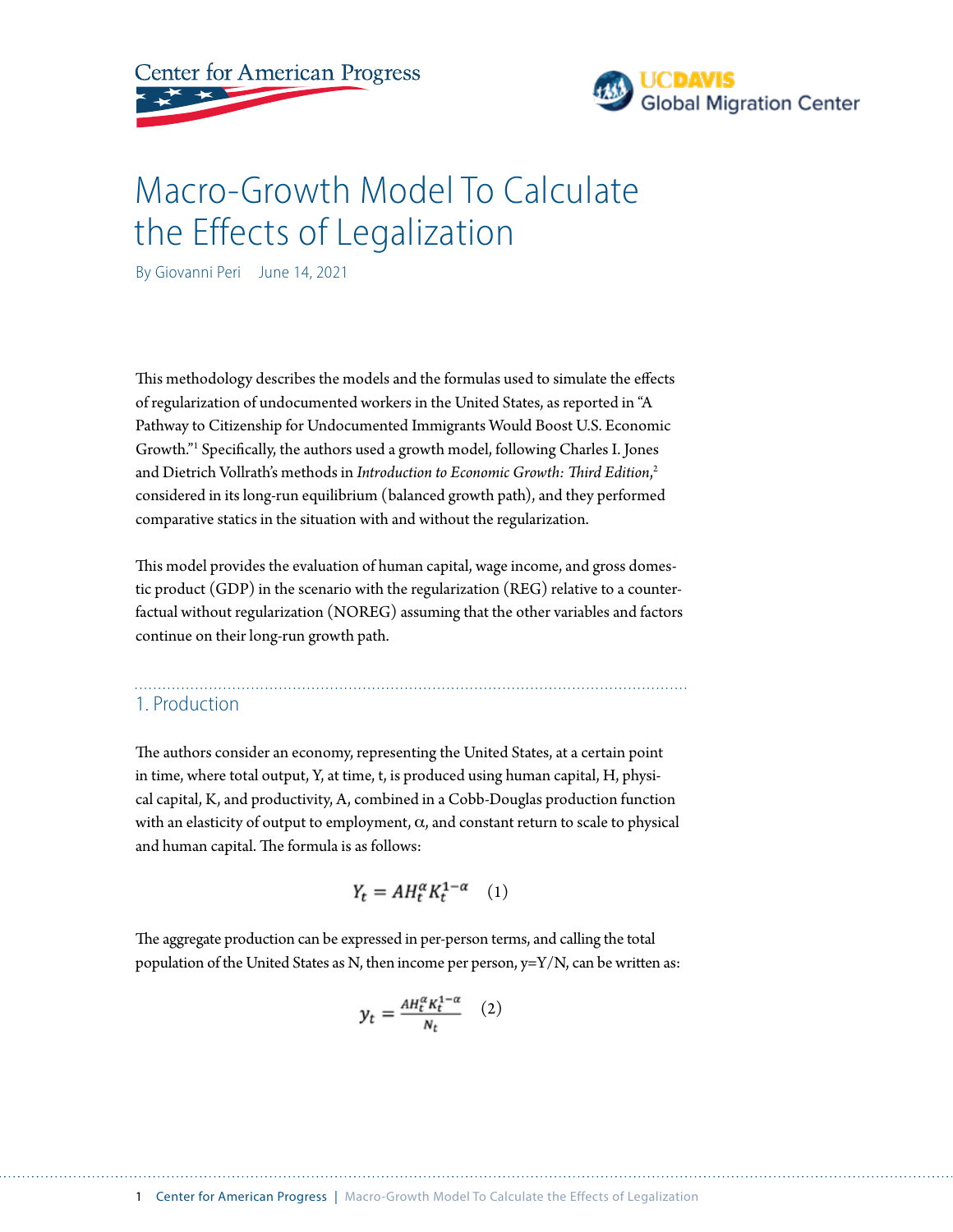#### 2. Human capital

Human capital is a combination of employment, L, and schooling per worker, h, which depends on average years of schooling and average efficiency,  $\theta$ , which depends on average skills, knowledge of language, and other individual abilities. Separating the employment in documented (subscript D) and undocumented (subscript U) workers, as the focus of the analysis is to understand the change in efficiency/human capital of undocumented workers as a consequence of the legalization, total human capital can be written as follows, where  $\theta_{\rm D}$  and  ${\rm h_{t}=e^{S\gamma}}$  are the average efficiency and human capital from schooling of the average workers:

 $H_t = \theta_D h_t [(p_{ij} n_{ij} + (1 - n_{ij})] L_t$  (3)

The term  $p_{IJ}$ , which is smaller than 1, captures the difference in human capital and productivity between undocumented and documented. In part, it is a difference in schooling and in part in efficiency. This term captures both. The parameter  $n_{U}$  is the share of employment that is undocumented.  $L_{\rm t}$  is total employment. The parameters in formula (3) can be measured before the regularization (NOREG), and then the authors simulate their value after the regularization (REG) and evaluate the change in percentage terms. In particular, the authors use the pre-regularization current ratio of wages between documented and undocumented workers to estimate  $p_{IJ}$ , the relative level of human capital for undocumented versus documented. When the authors simulate the impact of legalization, they increase this difference of the percentage gain due to the estimated gains in productivity from regularization. Even after regularization, the term  $p_U$  will remain smaller than 1 due to differences in human capital and productivity between regularized and documented workers. In this model, the authors assume perfect substitutability in production between documented and undocumented, so their difference in wages only derive from their difference in efficiency, productivity, and schooling.

#### 3. Productivity and externalities

Following the literature on human capital externalities,<sup>3</sup> the authors consider that total factor productivity, A, depends on average schooling among employed workers, with an elasticity indicated by  $\varphi$ , which, based on the estimates in Susana Iranzo and Giovanni Peri's "Schooling Externalities, Technology, and Productivity: Theory and Evidence from U.S. States," the authors set to 1. This captures the positive productivity effect of increasing average years of schooling on learning, efficiency, technology adoption. So specifically, while average human capital also depends on average efficiency  $(\theta)$ , productivity depends on technology that grows at an exponential rate as in the classic growth model,  $A_0e^{gt}$ , and on the average human capital from schooling (only), not on efficiency, through the externality: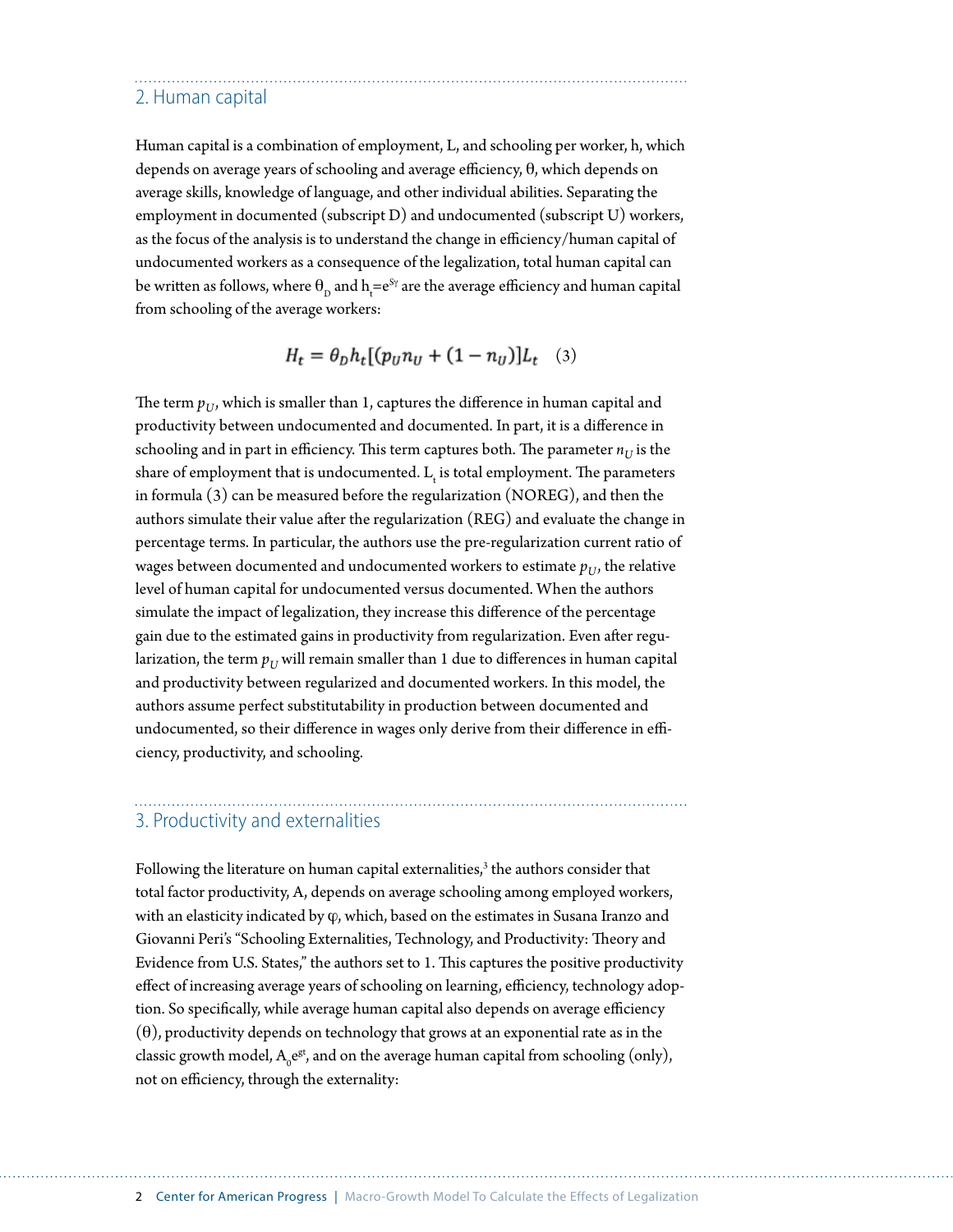$$
A_t = A_0 e^{gt} h_t^{\varphi \Box} \quad (4)
$$

with

$$
h_t = [(e^{\gamma S_U} n_U + e^{\gamma S_D} (1 - n_U)] \quad (4.1)
$$

The parameter  $\boldsymbol{h}_{\text{t}}$  represents the average human capital from schooling only in the economy, derived from averaging the schooling of documented and undocumented. The "conservative" assumption of the model is that only the part of human capital coming from schooling (h) translates in productivity externality. The one coming from efficiency and from reducing the productivity penalty of undocumented, while it increases their individual human capital, does not contribute to the externality. The fraction of undocumented in employment will be equal to 4.4 percent. Those covered by the Dream Act are about 28 percent of undocumented. Those who are employed, younger than 30, and with less than a college education are about 25 percent of undocumented workers. These groups will increase their schooling by two years over 10 years after the reform. Hence this channel will be important in generating productivity effects.

#### 4. Physical capital

To calculate the medium- and long-run effect, the authors assume that physical capital investments adjust so as to keep the real interest rates r (that is to say, the returns to physical capital) constant in the long run and equal to the marginal productivity of physical capital, net of depreciation,  $\delta$ . This implies that on such a path, physical capital will be proportional to human capital and equal to:

$$
K_t = \left[\frac{(1-\alpha)A_t}{r+\delta}\right]^{\frac{1}{\alpha}}H_t \quad (5)
$$

Plugging this in the production function, collecting the constant terms (not affected by the legalization reform) in an initial term C, GDP is equal to the following, where  $\mathrm{A}_\mathrm{t}$  is defined as in (4) and  $H_t$  is defined as in (3):

$$
Y_t = CA_t^{\frac{\alpha+1}{\alpha}} H_t \quad (6)
$$

The term  $\mathrm{A}_\mathrm{t}$  is raised to a power larger than 1 because it captures the effect of productivity and the response of physical capital investment, both of which contribute to increase the productivity of human capital. The expression is also linear in human capital.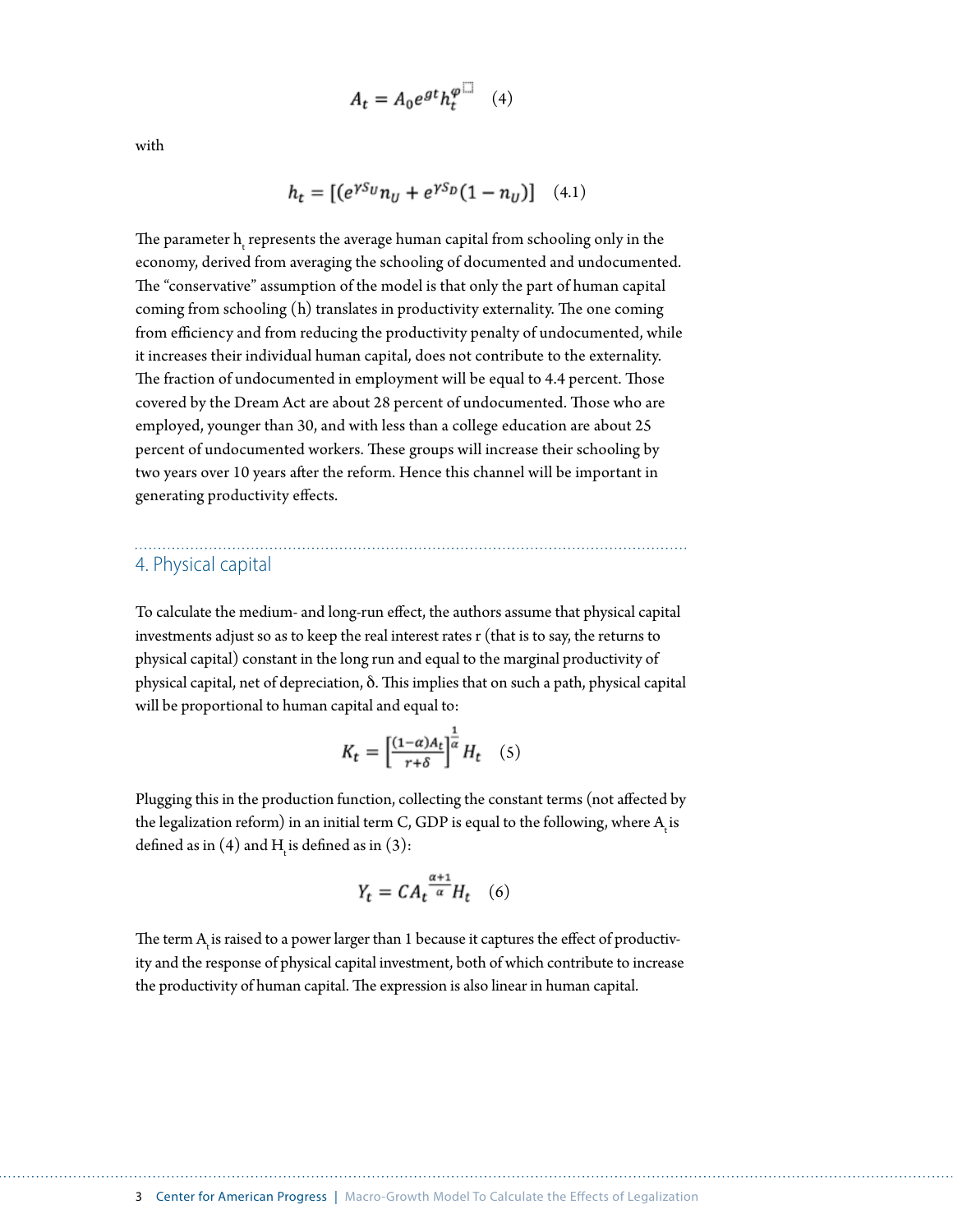5. Wages

In the medium- and long-run average wages,  $w_{_t}$  will be equal to the marginal productivity of the person with average human capital, hence equal to:

$$
w_t = \frac{\partial Y_t}{\partial L_t} = CA_t \frac{\alpha + 1}{\alpha} \frac{H_t}{L_t} \quad (7)
$$

The wage of a specific group, such as undocumented or documented, will equal the average wage times the ratio of the human capital for that group relative to the average:  $\theta_p p_U h_U/(H/L)$  and  $\theta_p h_D/(H/L)$ .

# 6. Simulated effects of regularization

Using the simple model of balanced growth above, it is therefore possible to analyze the effect of the regularization by calculating the ratio of a variable (such as Y, y, w, wH) when the authors include the parameter values with regularization (REG) relative to the variable when they consider parameter values without the regularization (NOREG). In particular, those ratios are as follows:

$$
\frac{y_{REG}}{y_{NOREG}} = \frac{Y_{REG}}{Y_{NOREG}} = \left(\frac{A_{REG}}{A_{NOREG}}\right)^{\frac{1+\alpha}{\alpha}} \left(\frac{H_{REG}}{H_{NOREG}}\right) \quad (8a)
$$

and

$$
\frac{w_{REG}}{w_{NOREG}} = \left(\frac{A_{REG}}{A_{NOREG}}\right)^{\frac{1+\alpha}{\alpha}} = \left(\frac{h_{REG}}{h_{NOREG}}\right)^{\varphi \frac{1+\alpha}{\alpha}} \quad (8b)
$$

### 7. Parameter changes due to regularization

In the one to five years after regularization, there are two main effects only:

- 1. The parameter  $p_{\text{II}}$  in formula (3), capturing the difference in efficiency and human capital between undocumented and documented, is initially set to equal the ratio of undocumented to documented wages as of 2019–2020 (CPS estimates, equal to 0.72). Then this value is increased in five years after regularization by a total of 10 percent (to become 0.79) as consequence of the regularization. This will increase the average human capital of regularized undocumented and their wages, filling part of the wage gap with U.S.-born workers. The share of undocumented in employment used, also estimated from CPS 2019–2020, is 4.4 percent.
- 2. The second effect (embodied in the formulas) increases by the same proportion as average human capital as physical capital has responded to the stimulus of higher worker productivity.

4 Center for American Progress | Macro-Growth Model To Calculate the Effects of Legalization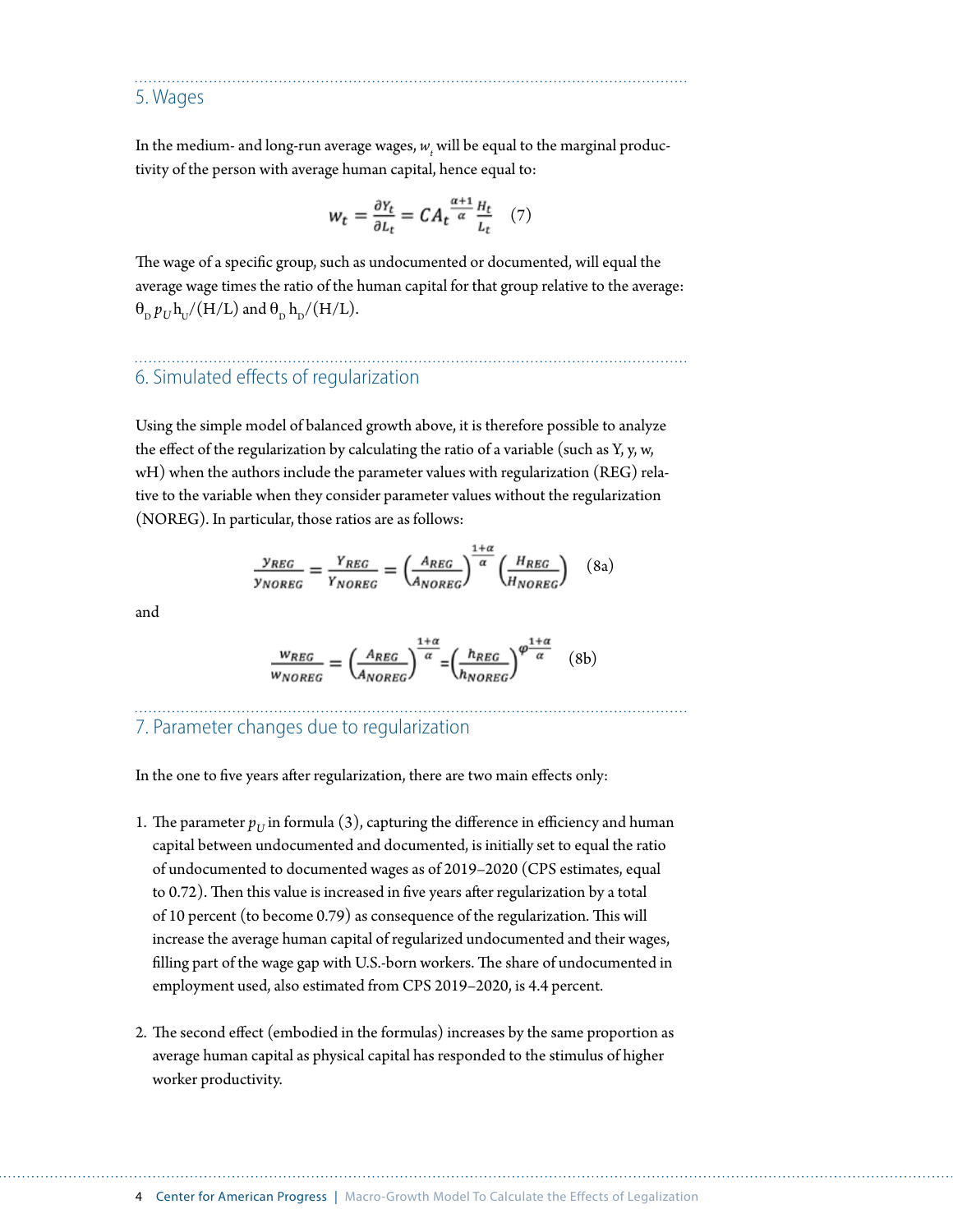In the five to 10 years after regularization with a naturalization possibility, there are three additional effects:

- 1. Penalty of regularized further reduces  $(p_U)$  grows) by an additional 5 percent due to better language skills and an extra 5 percent due to naturalization skill premium.
- 2. More importantly, either the young working undocumented (25 percent of all working undocumented) or all Dreamers, working and not working (28 percent of the working undocumented) increase their schooling by two years. This value is equal to the difference in average schooling between documented and undocumented individuals, and it is the requirement to get citizenship in the Dream Act. As a consequence, their human capital due to schooling increases by a factor of  $\exp(2\gamma)$  in formula (3), where  $\gamma$  is the percentage return to one extra year of tertiary education, which Autor et al (2019) estimate at 0.10.<sup>4</sup> Similarly, the average schooling in total factor productivity increases in formula  $(4)$ , and the parameter  $\varphi$ is set to be equal to 1, as in Iranzo and Peri's "Schooling Externalities, Technology, and Productivity: Theory and Evidence from U.S. States."
- 3. As before, the physical capital adjusts so that the effect of higher productivity is magnified as shown in formula (8), and average wages (and wages of documented) now are affected.

## 8. New employment and jobs due to regularization

The authors did not incorporate any complementarity between documented and undocumented. In any case as regularization does not imply a change in the supply of immigrants, just a change in their productivity, the authors think the complementarity channel would be minor in this case.

The employment creation effect is instead generated by the increase in average real wages, which bring some people into employment, from the working-age population, which is unchanged. To obtain such a number, the authors take the ratio of average wages with and without the regularization and assume that the ratio of employment to population responds to this with an elasticity *μ* =0.27, which is the elasticity of labor supply estimated for the United States in George J. Borjas and Hugh Cassidy's "The wage penalty to undocumented immigration."<sup>5</sup> Hence the value of the employment difference with regularization in percent is:

$$
\frac{L_{REG}}{L_{NOREG}} = \left(\frac{h_{REG}}{h_{NOREG}}\right)^{\varphi \frac{1+\alpha}{\alpha} \mu} \quad (9)
$$

Once all the differences between the case with regularization and without are calculated as percentage values, the authors transform them into dollar and jobs amount by multiplying them for the 2020 value of the variable in \$ or in units (if it is jobs).

#### 5 Center for American Progress | Macro-Growth Model To Calculate the Effects of Legalization